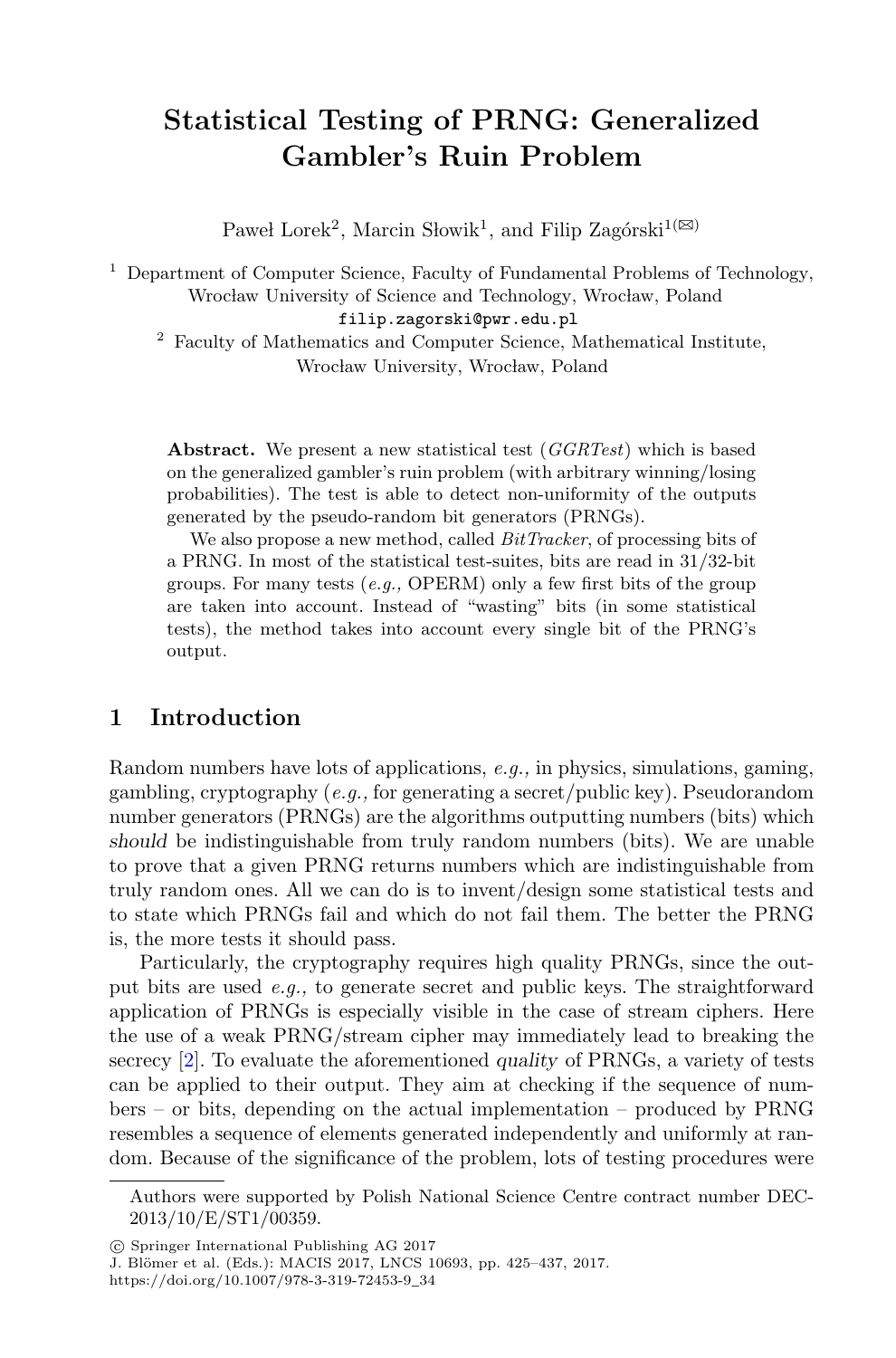developed in recent years. Most of them are based on results from the probability theory: results on bin-and-boxes schemes, results on simple random walks (*e.g.,* law of iterated logarithm [\[19\]](#page-12-0)), duration of gamblers' ruin game [\[11\]](#page-11-1), or hitting time distributions [\[10](#page-11-2)]. One can then compare the realization obtained from a PRNG with what *should* happen.

A single statistical test checks only some specific property (or few of them, in the best case) that holds for truly random numbers. If a given PRNG passes the test, it does not imply that it produces truly random numbers. It only means that the tested sequence have this particular property. That is why batteries of tests were created. They run a series of tests on output of a given PRNG. We should interpret their output as follows: the more tests are passed, the better the PRNG is. There are some famous collections of tests, *e.g.,* NIST800-90A Test Suite [\[4\]](#page-11-3), DieHard tests (considered deprecated), DieHarder [\[6](#page-11-4)], or TestU01 tests [\[12\]](#page-12-1). The last one by L'Ecuyer and Simard is considered as a state of the art in the field.

## **1.1 Related Work**

**RC4 family.** Most of the experiments were conducted on variations of RC4 algorithm, the stream cipher designed by Ronald Rivest back in 1987. RC4 and its variations are known to have defects: the weaknesses were *e.g.,* shown in [\[8](#page-11-5)]; distributions of some biases were shown in [\[9](#page-11-6)]; a famous attack on RC4 implemented in WPA-TKIP was given in [\[18](#page-12-2)]; weaknesses of RC4+ (which was introduced in  $[16]$  $[16]$ ) were given  $[3]$  $[3]$ ; in  $[1]$  $[1]$  authors introduced the new bias, they were able to retrieve the RC4 secret key given the state table.

**Gambler's ruin problem.** The tests of Kim et al. [\[11\]](#page-11-1) (titled "Tests of randomness by the gambler's ruin algorithm") were based on the expectation and the variation of the duration of a gambler's game. Assume initially a gambler has s dollars and a bank has  $N - s$  dollars. At each step the gambler either wins a dollar with probability  $p$  or loses a dollar with the remaining probability. The game ends when the gambler is broke (reaches  $0$ ) or he wins (reaches  $N$ ). The expectation and variance of the duration of the game is known in specific cases (authors' algorithms  $A1-A5$  and  $B1-B5$ , for their algorithms  $C1-C5$  it was not known earlier). Authors split the output of a PRNG into intervals of some prespecified number of bits, each sequence is then treated as a binary representation of a number from the interval  $[0, 1]$ . For the starting point s the PRNG is used until 0 or N is reached, the whole procedure is repeated 20000 times and a sample of the mean of the games' duration is calculated, finally the standard Z-test is performed. Authors do not rely on a single starting point s, but for  $N = 300$ they start the gambler's game for each  $s = 1, \ldots, N$  and they *judge* the PRNG depending on for how many starting points it fails. They claim "hidden defects" in some generators, including commonly used Mersenne Twister generator [\[14\]](#page-12-4). *However*, for each starting point s the same seed is used at each iteration. Thus, the games cannot be treated as independent. For example, this is one of the obvious dependencies: if the game started at say 10 finishes at 0 (i.e., losing),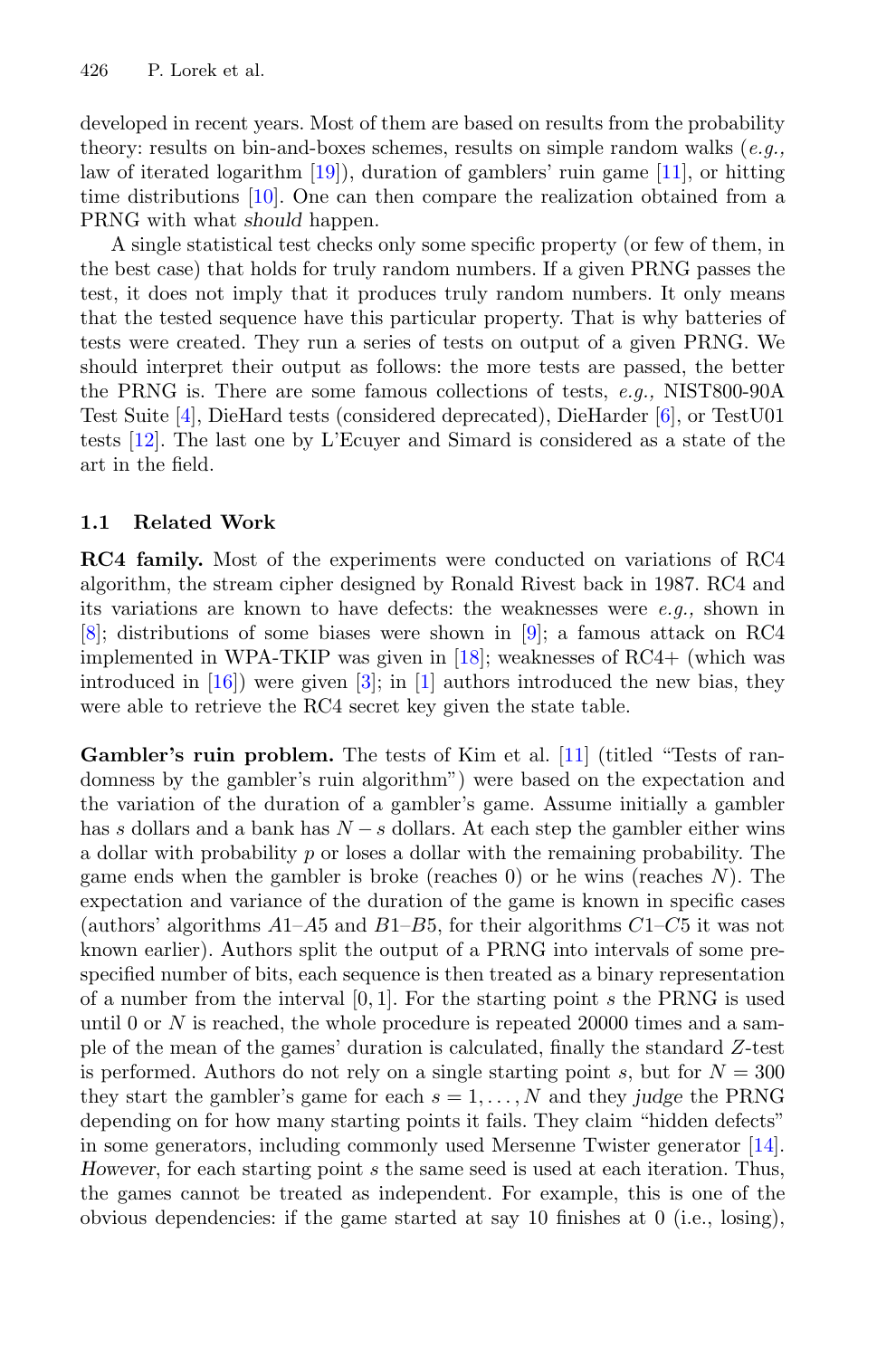then so do the games started at  $1, \ldots, 9$ . This also translates in obvious way to game's duration. The authors were aware that "the Z-values corresponding to different starting points are highly correlated", nevertheless they proceeded with "we can regard a Z-value to each starting point as a separate test result". The criticism was raised by Ekkehard and Grønvik in [\[7\]](#page-11-9), where they baldly pointed out the mistakes. Moreover, Ekkehard and Grønvik [\[7](#page-11-9)] show that tests of Kim et al. [\[11](#page-11-1)] performed *properly* do not show any defects in Mersenne Twister (and some other) PRNG.

# **1.2 Our Contribution**

We present two main contributions.

**BitTracker.** Many random-walk-based tests perform the following:

- S1 Split the sequence of bits returned by PRNG into sequences of pre-defined length (usually 16 or 32-bit length)
- S2 Treat each one as an integer or as a number from [0, 1]
- S3 Perform some *walk* (e.g., go *left* or *right*) according to the number obtained in S2 *independently* of the current state.
- S4 Iterate S1–S3, calculate some statistics and compare them to known facts about the statistic (distribution, expectation etc.).

The main drawback of the above procedure are steps S1 and S3. Imagine gambler's ruin problem where at each step we either go left or right with probability 1/2. Then, treating consecutive 32 bits as a binary notation of a number, we actually test every 32-nd bit. Of course if we know that the probability is 1/2 we can simply apply 1-bit long sequence. However, such a test can overlook some dependencies between the bits. We obviate the obstacle by applying as many bits as is needed (see Sect. [3](#page-4-0) on BitTracker) and by using varying probabilities (which depend on the current state). The latter feature also eliminates the drawback of S3.

**Generalized gambler's ruin test.** The second contribution is the new statistical test. In spirit, our approach is similar to Kim et al. [\[11\]](#page-11-1), we also use gambler's ruin based test. However, there are two main differences:

- we consider a generalized version (with arbitrary winning/losing probabilities);
- our test is based on winning probability (instead of a game duration).

The generalization is following: being at state  $i: 0 < i < N$  (for some fixed N) we go right with probability  $p(i)$ , go left with probability  $q(i)$  and stay with probability  $1 - p(i) - q(i)$ . Then, for each starting point s we calculate winning probabilities using recent results from [\[13](#page-12-5)]. We compare it to simulations' results.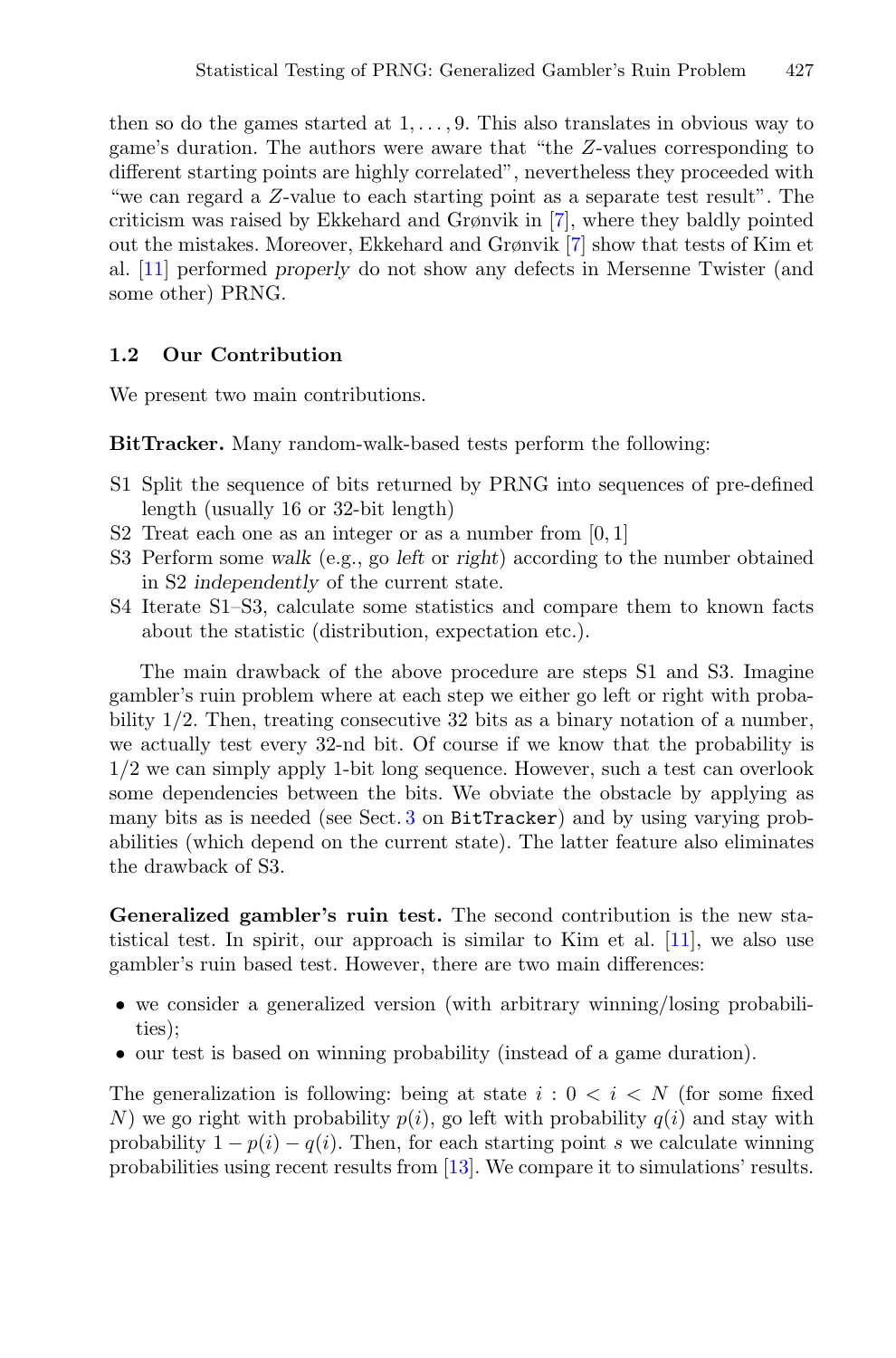Summarizing, we will introduce test (actually, a family of tests) *GGRTest* (Generalized Gambler's Ruin Test) which heavily exploits the results on winning probability in a generalization of gambler's ruin problem (Theorem [1\)](#page-3-0). There is a large number of publications introducing a single test which usually tests just one or few aspects of PRNGs. The new test proposed in this paper shows its generality – by modifying parameters it can detect different weaknesses. This is achieved due to the fact that we use varying probabilities  $p(i), q(i)$  and we use "as many bits as needed" via our BitTracker algorithm (see Algorithm [1\)](#page-4-1).

Our family of tests while it is general it still is able to spot a weak cryptographic generators like Spritz or RC4-like generators.

# **2 Gambler's Ruin Problem: Explicit Formulas for Winning Probabilities**

Fix N and sequences  $\{p(i)\}_{i=1,\dots,N-1}, \{q(i)\}_{i=1,\dots,N-1}$  s.t. for  $i \in \{1,\dots,N-1\}$ we have  $p(i) > 0, q(i) > 0$  and  $p(i) + q(i) \leq 1$ . Consider Markov chain **X** =  ${X_k}_{k>0}$  on  $\mathbb{E} = \{0, 1, \ldots, N\}$  with transition probabilities

$$
\mathbf{P}_X(i,j) = \begin{cases} p(i) & \text{if } j = i+1, \\ q(i) & \text{if } j = i-1, \\ 1 - (p(i) + q(i)) & \text{if } j = i, \end{cases}
$$

with convention  $p(0) = q(0) = p(N) = q(N) = 0$ . For  $i \in \{0, ..., N\}$  define

$$
\rho(i) = P(\tau_N < \tau_0 | X_0 = i),
$$

where  $\tau_k = \inf\{n \geq 0 : X_n = k\}$  (note that  $\rho(N) = 1$  and  $\rho(0) = 0$ ). This is an extension of classical Gambler's ruin problem,  $1 - \rho(i)$  is the ruin probability of a gambler having initially capital  $i$ . We have

<span id="page-3-0"></span>**Theorem 1 (**[\[13\]](#page-12-5)**, version simplified to 1 dimension).** *Consider generalized gambler's ruin problem: for fixed* N *the gambler starts with capital*  $0 \leq s \leq N$ *. Having* s *dollars he wins* 1 with probability  $p(s)$  or loses 1 with probability  $q(s)$  for *any*  $\{p(i)\}_{i=1,...,N-1}, \{q(i)\}_{i=1,...,N-1}$  *such that*  $p(i) > 0, q(i) > 0, p(i) + q(i) ≤ 1$ . *Then, the probability of winning is given by*

$$
\rho(s) = \frac{\sum_{n=1}^{s} \prod_{r=1}^{n-1} \left( \frac{q(r)}{p(r)} \right)}{\sum_{n=1}^{N} \prod_{r=1}^{n-1} \left( \frac{q(r)}{p(r)} \right)}.
$$
\n(1)

**Remark.** Note that for  $p(r) = p$ ,  $q(r) = q$  we recover the result for classical gambler's ruin problem (with possible ties)

$$
\rho(s) = \frac{\sum_{n=1}^{s} \left(\frac{q}{p}\right)^{n-1}}{\sum_{n=1}^{N} \left(\frac{q}{p}\right)^{n-1}} = \begin{cases} \frac{1 - \left(\frac{q}{p}\right)^s}{1 - \left(\frac{q}{p}\right)^N} & \text{if } p \neq q, \\ \frac{s}{N} & \text{if } p = q. \end{cases}
$$
\n(2)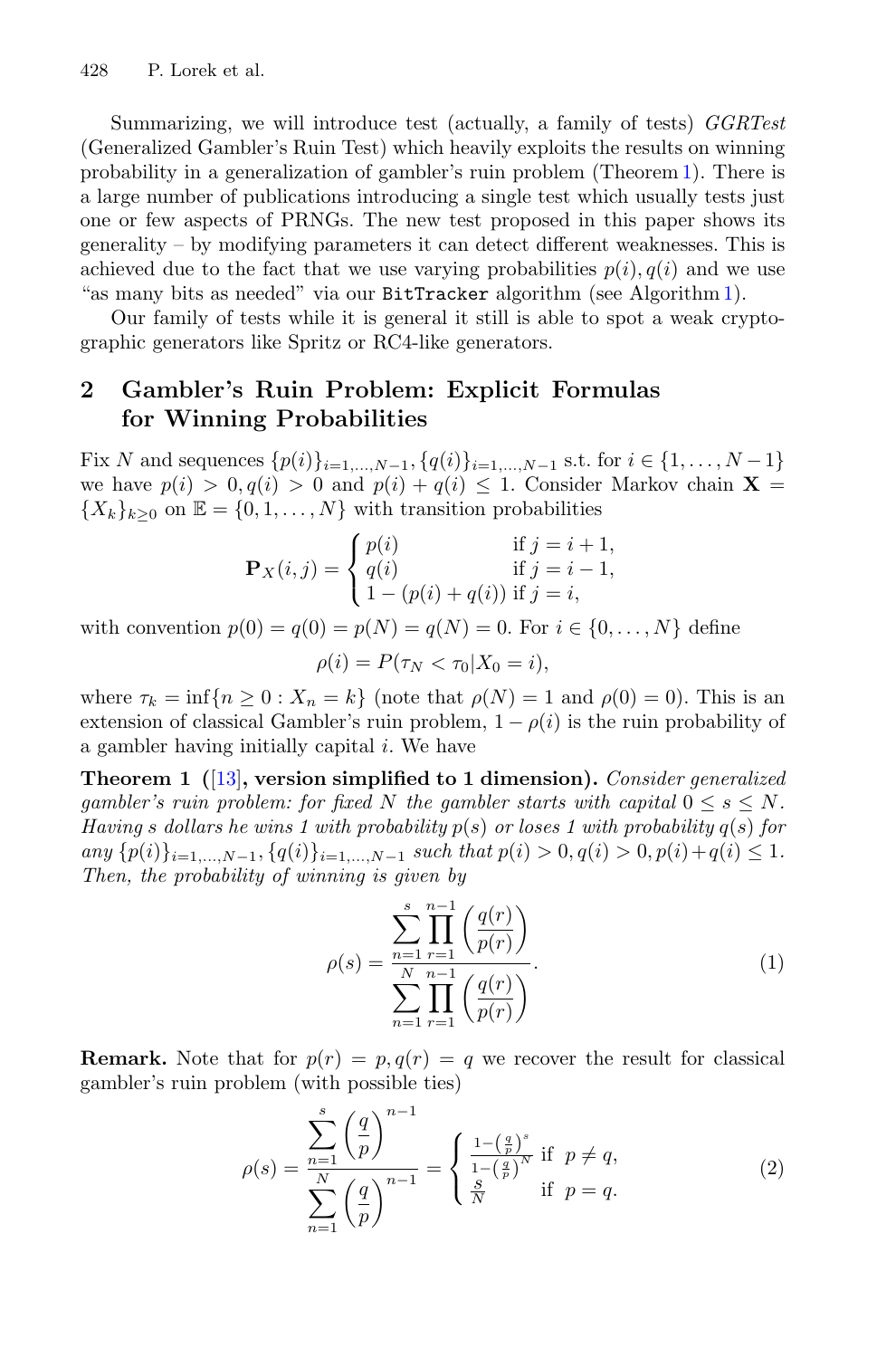# <span id="page-4-0"></span>**3 BitTracker: Transforming Bit Strings into Intervals**

It is a common practice to interpret a string of 0s and 1s as a binary representation of fractional part of a real number from the range  $[0, 1)$ . Such a representation has many flaws, for instance, the significance of bits is very biased. As already mentioned, the typical approach is to split bit string into strings of equal length and then to treat each one separately as a binary representation of a number from  $[0, 1)$ . This is especially critical when the representation is used to place the real number in one of several intervals. For instance, given a sequence of bits '01101100' and the interval  $[0, 0.1<sub>2</sub>)$ , only the first bit is actually used to determine that the real number defined by the sequence  $(0.01101100<sub>2</sub>)$  is within the given interval.

There are also other cases, when the finite, fixed representation has other flaws, like intervals with infinite binary representations of their end points (e.g.,  $\left[\frac{1}{3}, \frac{2}{3}\right)$ .

We propose a different method of *transforming* bit string into numbers from the range [0, 1). Roughly speaking, the method requires *"as many bits as needed"* to determine in which interval it is. Let  $\mathcal{P} = (x_0 = 0, x_1, x_2, \ldots, x_K = 1)$  be a partition of interval [0,1). The result of the method is not a number per se, but one of the intervals. If bit string is a string of truly random and independent bits, then the probability of each interval to be selected is equal to its length. The algorithm is given in Algorithm [1.](#page-4-1)

**Algorithm 1.** BitTracker

**Require:** Partition  $\mathcal{P} = (x_0 = 0, x_1, x_2, \ldots, x_K = 1)$ , bit string  $\mathcal{B} = (b_0, b_1, \ldots)$ . **Ensure:** Interval  $[x_{i-1}, x_i) \in \mathcal{P}$  determined by  $\mathcal{B}$ , number of consumed bits *i*. 1:  $i = 0, l_0 = 0, r_0 = 1$ 2: **if**  $\exists \mathcal{A} \in \mathcal{P}$  s.t.  $[l_i, r_i) \subseteq \mathcal{A}$  **then**<br>3: **return**  $\mathcal{A}, i$  and **STOP** return  $A, i$  and **STOP** 4: **end if** 5: take a bit b*<sup>i</sup>* from the bit stream 6: split the interval  $[l_i, r_i)$  into two halves  $[l_i, m_i)$ ,  $[m_i, r_i)$  where  $m_i = \frac{l_i + r_i}{2}$ 7: **if**  $b_i = 0$  **then** proceed with the left interval:  $l_{i+1} = l_i, r_{i+1} = m_i$  **else** take the right interval:  $l_{i+1} = m_i, r_{i+1} = r_i$ . 8:  $i := i + 1$ 

<span id="page-4-1"></span>9: **goto 2**

Sample execution of BitTracker for partition  $\mathcal{P} = \left(0, \frac{\sqrt{2}}{2}, 1\right)$  and bit string  $\mathcal{B} = 1001110$  is given in Fig. [1.](#page-5-0)

#### **3.1 BitTracker – Every Bit Counts**

The *overlapping 5-permutations test* (OPERM5) takes five consecutive random (32-bit) numbers and check if orderings of these numbers occur with statistically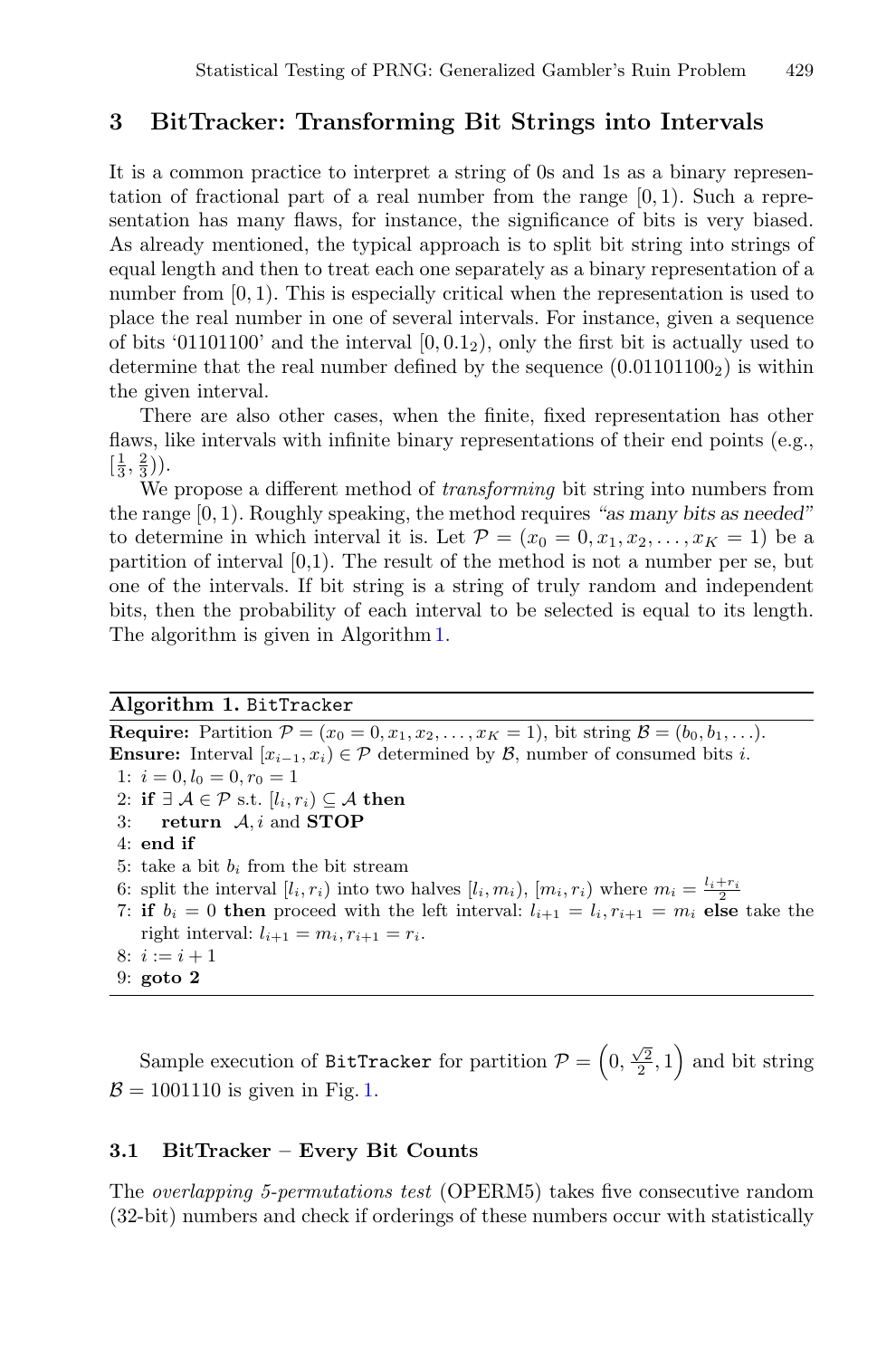

<span id="page-5-0"></span>**Fig. 1.** BitTracker: Sample binary-to-interval conversion: Partition  $\mathcal{P} = \left(0, \frac{\sqrt{2}}{2}, 1\right)$ , bit string:  $B = 1, 0, 0, 1, 1, 1, 0...$  (three first digits determine the interval)

equal probability. For the OPERM5 test only the most significant bits are taken into account. If one generates numbers in the form  $x_{i,1}x_{i,2}...x_{i,32}$  where  $x_{i,j}$ are equal 0 and 1 with the same probability for  $j = 1, \ldots, 6$  and  $x_{i,j} = 0$  for  $i > 6$  then the sequence of bits  $x_i$  would likely pass the test. This is because less significant bits play little role.

Now, if one applies BitTracker to the sequence and wants to apply the OPERM5 test, the situation changes.

The OPERMn takes  $n$  numbers and returns its relative order, which is then encoded into one of the possible  $n!$  numbers. To perform OPERM5 with Bit-Tracker on, one can do the following: Divide  $[0, 1)$  into  $[0, \frac{1}{n}), [\frac{1}{n}, \frac{2}{n}), \ldots, [\frac{n-1}{n}, 1)$ and check which interval is selected. – this is the position of the first number. To tell what is the relative position of the second number: divide  $[0, 1)$ into  $[0, \frac{1}{n-1}), [\frac{1}{n-1}, \frac{2}{n-1}), \ldots, [\frac{n-2}{n-1}, 1)$  and use BitTracker to tell which interval is chosen.

The position of j-th number is determined using the BitTracker on intervals:  $\left[\frac{i}{n-j+1}, \frac{i+1}{n-j+1}\right)$  for  $i = 0, \ldots, n-j$ .

## <span id="page-5-1"></span>**4 Testing Procedure**

#### **4.1 General Approach**

Fix N and sequences  $\{p(i)\}_{i=1,...,N-1}, \{q(i)\}_{i=1,...,N-1}$  such that  $p(i) > 0, q(i) > 0$  $0, p(i) + q(i) \leq 1$  $0, p(i) + q(i) \leq 1$ . From Theorem 1 we know the distribution of  $Y^{(i)} = \mathbf{1}(\tau_N <$  $\tau_0|X_0 = i$ ). Let  $Y_j^{(i)}$ ,  $j = 1, ..., n$  be *i.i.d.* samples form distribution of  $Y^i$ . The law of large numbers states that  $\hat{\rho}_n(i) = \frac{1}{n} \sum_{j=1}^n Y_j^{(i)}$  (classical Crude Monte Carlo estimator) converges, as  $n \to \infty$ , to  $EY^{(i)} = \rho(i)$ . Moreover, from Central Limit Theorem we know that

$$
Z^{(i)} = \frac{\hat{\rho}_n(i) - EY^{(i)}}{\sqrt{Var(Y^{(i)})}/\sqrt{n}} = \frac{\hat{\rho}_n(i) - \rho(i)}{\sqrt{\rho(i)(1 - \rho(i))}}\sqrt{n}
$$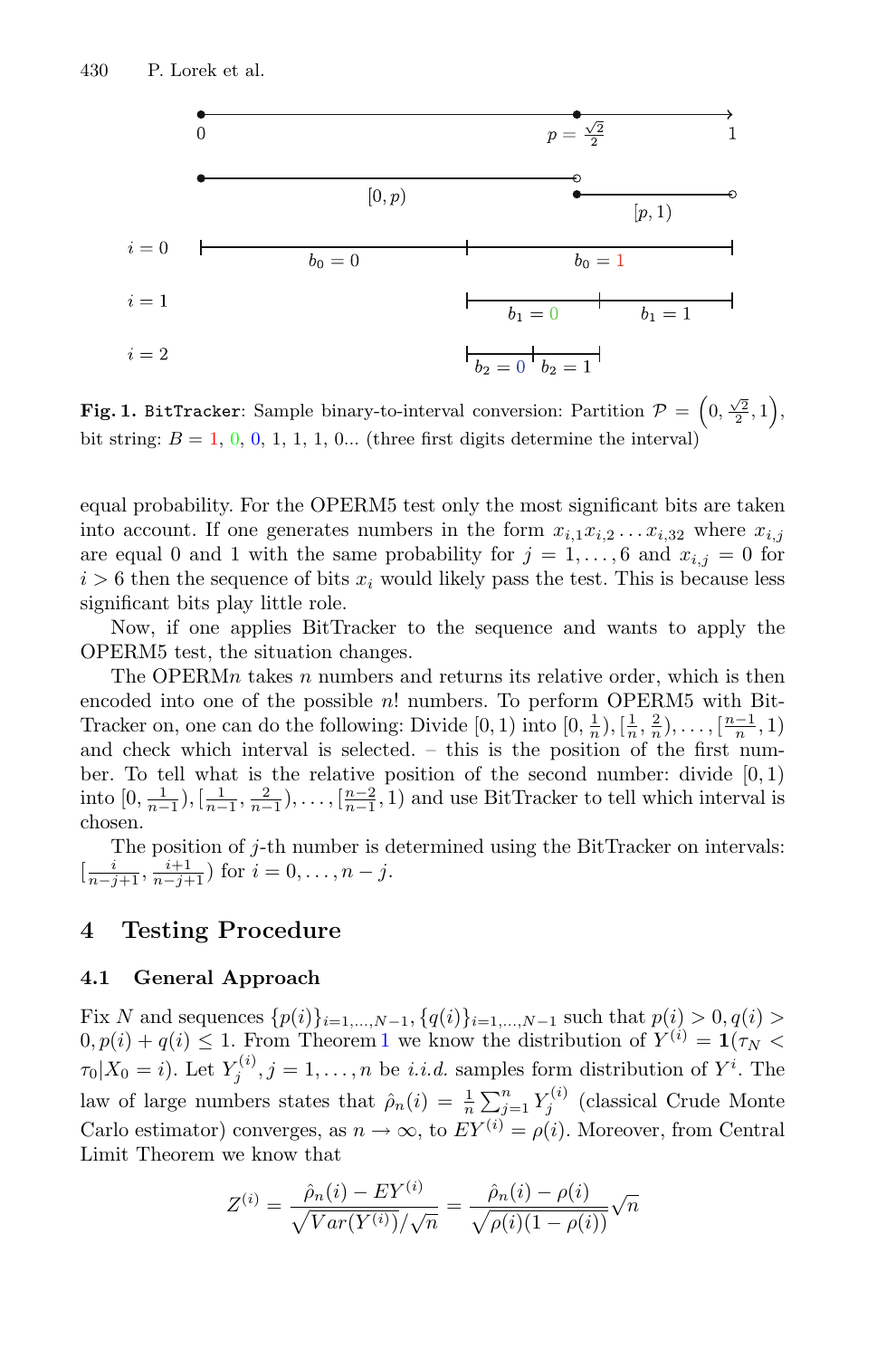has  $N(0, 1)$  distribution.  $Z^{(i)}$  is often called **Z-statistics**. Thus, for a given starting point i we compare  $Z^{(i)}$  with the critical value at 99% and 95%. If  $|Z^{(i)}| > 2.58$  ( $|Z^{(i)}| > 1.96$ ) we say that the point *i* "fails" the test at confidence level 99% (95%), *i.e.,* we mean that the numbers generated by a given PRNG and used for this point were not random. Finally, we count the number of points for which test fails and say that the PRNG fails if more than  $1\%$  (5%) of the points failed the test.

Our testing procedure  $GGRTest(\mathcal{G}, N, l, n, \{p(i)\}, \{\rho(s)\})$  is presented as Algorithm [2.](#page-6-0)

|--|

- 1: Generate  $\mathcal{B} \leftarrow$  BitGeneration $(P, \mathcal{G}, M, l)$  as M *l*-bit long sequences from the generator G.
- 2: **for all**  $s \in \{1, ..., N-1\}$  **do**<br>3: Run *n* Gambler's ruin simu
- Run n Gambler's ruin simulations starting at point s with the one-step probability of winning (losing) at point x is equal to  $p(x)$   $(q(x))$ , using bits of B to estimate the winning probability:

$$
\hat{\rho}_n(s) = \frac{1}{n} \sum_{k=1}^n Y_{j,k}^{(s)},
$$

where  $Y_{j,k}^{(s)} = 1$  if the k-th simulation ended with winning and  $Y_{j,k}^{(s)} = 0$  otherwise. 4: For obtained  $\hat{\rho}_n(s)$  calculate Z-statistic:

$$
Z^{(s)} = \frac{\hat{\rho}_n(s) - \rho(s)}{\sqrt{\rho(s)(1 - \rho(s))}}\sqrt{n}.
$$

- 5: Denote  $\mathcal{F}_s = 1$  if  $Z^{(s)} > 2.58$  and  $\mathcal{F}_s = 0$  otherwise (for confidence level 99%, for confidence level 95% we set  $\mathcal{F}_s = 1$  if  $Z^{(s)} > 1.96$  and  $\mathcal{F}_s = 0$  otherwise).
- 6: **end for**
- 7: Calculate  $\mathcal{F} = \sum_{s=1}^{N-1} \mathcal{F}_s$ .

<span id="page-6-0"></span>8: **return** F

#### **4.2 Actual Parameters and Testing Procedure**

We run  $GGRTest(P, \mathcal{G}, N, M, l, n, \{p(i)\}_{i=1,...,N-1}, \{\rho(s)\}_{s=1,...,N-1})$  for the following parameters:

- $N = 129$  number of starting points,
- $M = 1$  number of separate bit sequences,
- $l = 2^{35}$  length of the sequence  $\beta$  of bits of a given PRNG  $\mathcal{G}$  (4 GB),
- $n = 200000$  number of simulations estimating the winning probability.
- $P =$  "GAMBLER\_0001#" per-run prefix for key derivation function.

The test was run for different generators  $\mathcal G$  and for different gambler's ruin games. In fact we consider three different tests T1, T2, T3 which are defined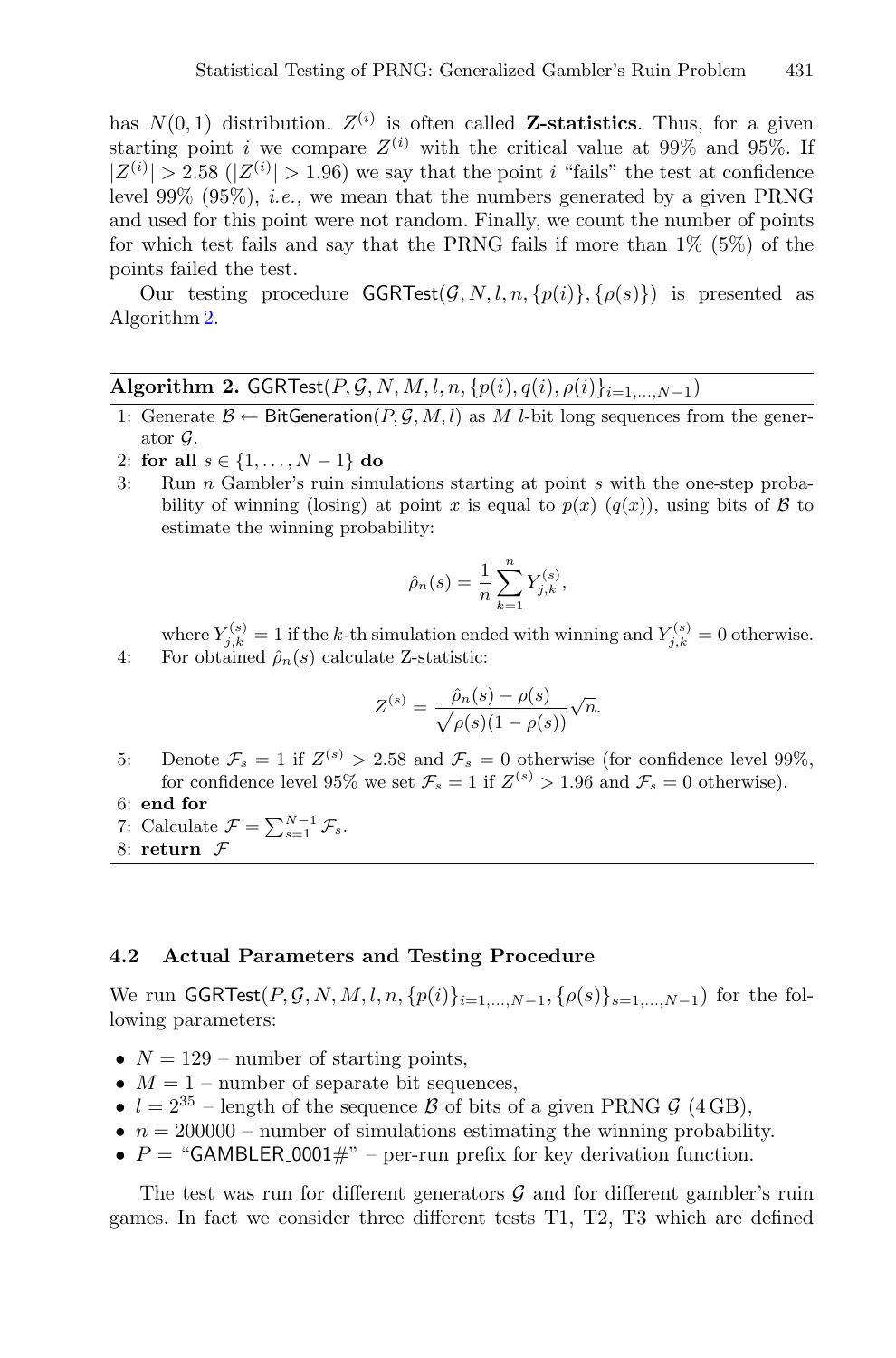by the sequences of the winning probabilities  $\{p(i)\}_{i=1,\ldots,N-1}$ . In all cases we choose  $p(i)$ ,  $q(i)$  such that  $p(i) + q(i) = 1$  for all i. More precisely, the tests are defined as Algorithms [3,](#page-7-0) [4,](#page-7-1) [5.](#page-8-0)

## <span id="page-7-0"></span>**Algorithm 3.** Test  $TI(P, \mathcal{G}, N, M, l, n)$

1: For  $i = 1, ..., N - 1$  set  $p(i) = 1 - q(i) = 0.48$ 

2: Set the winning probability (the same as the winning probability of the classical Gambler's ruin problem) to:

$$
\rho(s) = \frac{1 - \left(\frac{0.52}{0.48}\right)^s}{1 - \left(\frac{0.52}{0.48}\right)^N}
$$

3: **return**  $GGRTest(P, \mathcal{G}, N, M, l, n, \{p(i), q(i), \rho(i)\}_{i=1,...,N-1})$ 

**Algorithm 4.** Test  $T2(P, \mathcal{G}, N, M, l, n)$ 

<span id="page-7-1"></span>1: For  $p(i) = \frac{i}{2i+1}, q(i) = \frac{i+1}{2i+1},$ 

2: Set

$$
\rho(s) = \frac{\sum_{n=1}^{s} \prod_{i=1}^{n-1} \left(\frac{i+1}{i}\right)}{\sum_{n=1}^{N} \prod_{i=1}^{n-1} \left(\frac{i+1}{i}\right)} = \frac{\sum_{n=1}^{s} n}{\sum_{n=1}^{N} n} = \frac{s(s+1)}{N(N+1)}.
$$

3: **return**  $GGRTest(P, \mathcal{G}, N, M, l, n, \{p(i), q(i), \rho(i)\}_{i=1,...,N-1})$ 

## **4.3 Bit Derivation**

One more thing requires explanation. Namely, the way we "produce" bits  $\beta$  from a given PRNG G. Recall  $l = 2^{35}$  which corresponds to 4 GB.

Subsequently, the simulations are performed in the following way. Being at point s we apply BitTracker with partition  $P = (0, p(s), 1)$  (in our cases T1–T3 we have  $p(s) + q(s) = 1$ ) with the *output* of the PRNG taken as the input. Tests reuse bits from the *output* only in case they run out of them (socalled *bit-wrapping*). We have found, that for the parameters described as above, the sequences wrap at most twice.

# **5 Experimental Results**

We applied the procedure described in Sect. [4](#page-5-1) to the following PRNGs:

- **RC4.** The above described RC4 with key of size 256 bits
- **RC4-64.** The version of RC4 using key of size 64 bits, where first 24 bits correspond to an IV.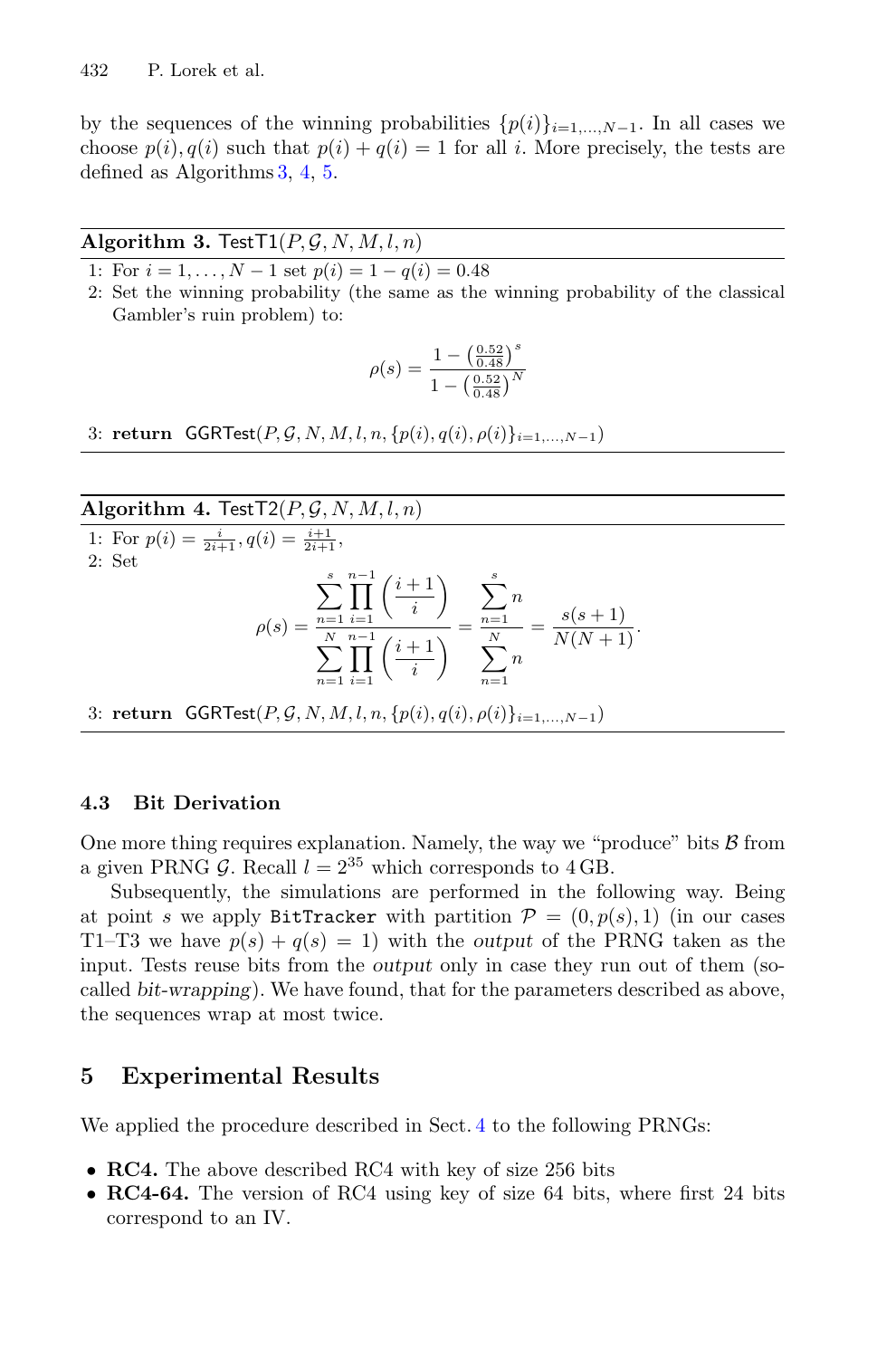- **RC4+** was introduced in 2008 in [\[16](#page-12-3)]. It is a modification of RC4 that introduced much more complex three-phase key schedule algorithm (taking about  $3\times$  as long as RC4) and slightly modified generation function.
- **RC4A** was introduced in 2004 in [\[17](#page-12-6)]. It is a modification of RC4 that is based on two independent internal permutations (states) interleaved in generation process.
- **VMPC** was introduced in 2004 in [\[20](#page-12-7)]. It is a modification of RC4 that uses a slightly modified KSA and a PRNG.
- **Spritz** is a recent (2014) sponge construction by Ronald Rivest that bears constructional similarities to RC4, see [\[15](#page-12-8)] for details. It can be used as random bit generator
- **Salsa20** which was introduced in 2008 in [\[5\]](#page-11-10). The stream cipher is based on pseudorandom function and ARX (add-rotate-xor) operations.
- **AES256-CTR.** AES with 256-bit key, counter mode.
- **Urandom.**
- **RandU LCG** known to be totally broken.

# <span id="page-8-0"></span>**Algorithm 5.** Test  $T3(P, \mathcal{G}, N, M, l, n)$

1: For  $i = 1, ..., N - 1$  set  $p(i) = \frac{i^3}{i^3 + (i+1)^3}, q(i) = \frac{(i+1)^3}{i^3 + (i+1)^3}$ . 2: Set  $\rho(s) =$  $\sum^s$ *n*=1  $n^3$  $\sum_{i=1}^{N}$ *n*=1  $n^3$  $=\frac{s^2(s+1)^2}{N^2(N+1)^2}.$ 

3: **return** GGRTest(P, G, N, M, l, n, {p(i), q(i), ρ(i)}*i*=1*,...,N*−<sup>1</sup>)

#### **Algorithm 6.** BitGeneration( $P, G, M, l$ )

1: **for all** r in range  $\{1, ..., M\}$  **do**<br>2: Calculate master key  $K_r = \text{SH}$ 

- 2: Calculate master key  $K_r = \text{SHA-256}(P||r)$ <br>3: The key used for G is computed as  $\lambda$ -by
- The key used for G is computed as  $\lambda$ -byte suffix of  $K_r$ , where  $\lambda$  denotes the length of the PRNG key.
- 3: Run  $\mathcal{G}$  to obtain an *l*-bit long string  $\mathcal{B}[r] = \mathcal{G}(K_r)_{\vert l}$ .
- 4: **end for**
- 5: **return** B

In Fig. [2](#page-9-0) we present results of one experiment: number of points failing test means number of starting points for which the (absolute value of) z-statistic was larger then 2.58 (for confidence level 99%) or 1.96 (for confidence level 95%). Note that for 128 starting points we should have, on average 1.28 (for conf. level 99%) or 6.4 (for conf. level 95%) failing points.

The z-statistics for chosen PRNGs are presented in Fig. [3.](#page-10-0) The Z-statistics for RandU deviated significantly from the others, therefore we placed them in separate plot.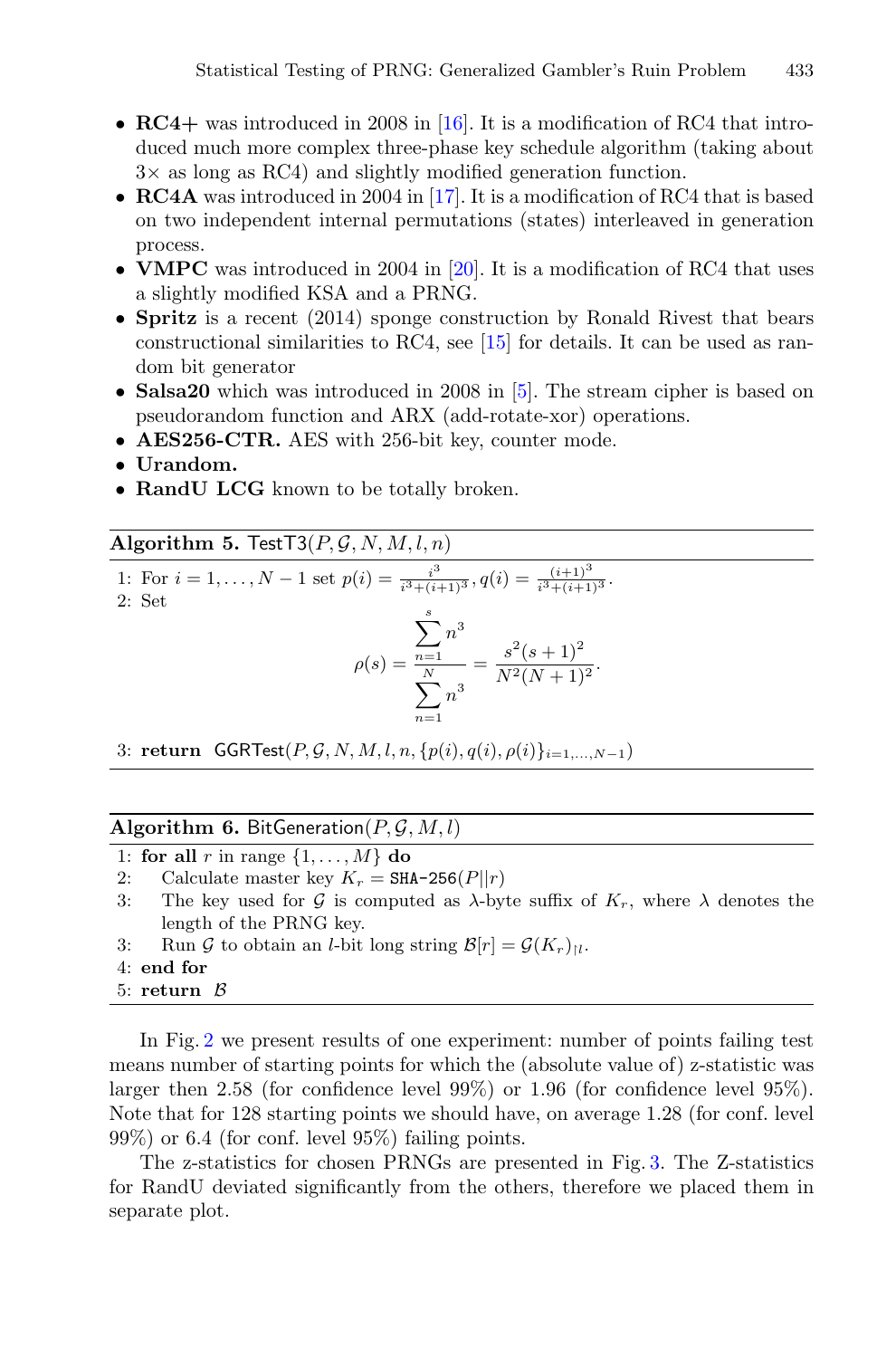|           | Confidence Level 99\% |                |                | Confidence level 95\% |     |     |
|-----------|-----------------------|----------------|----------------|-----------------------|-----|-----|
|           | T1                    | T2             | T3             | T1                    | T2  | T3  |
| AES256CTR | 2                     | 3              | 3              | 8                     | 10  | 10  |
| RandU     | 115                   | 123            | 110            | 119                   | 123 | 112 |
| RC4       |                       |                | 3              |                       | 3   | 6   |
| RC4-64    |                       | $\overline{2}$ | 2              |                       |     | 10  |
| RC4a      |                       |                |                |                       | 10  | 6   |
| $RC4+$    |                       |                |                | 5                     | 3   |     |
| Salsa20   | 2                     |                |                | 5                     | 6   | 8   |
| Spritz    | 3                     | 2              | 3              |                       | 10  |     |
| urandom   |                       | 2              | $\overline{2}$ |                       |     | 8   |
| VMPC      |                       | 2              |                |                       |     | 3   |

**Fig. 2.** Simulations results for  $N = 129$  and T1–T3. Number of points for which given test failed.

## **5.1 The** *χ***<sup>2</sup> Test**

We performed 31 times the experiment (whose results are presented in Fig. [2\)](#page-9-0) for  $T2$  and starting points  $41-122$  (we also excluded randu). Let  $O_i$  denotes number of times (out of 31) for the test failed for  $i$  starting points. Note that each point fails with probability  $0.05$  (conf. level  $95\%$ ) or  $0.01$  (conf. level  $99\%$ ), thus the number of failing points has  $Bin(82, p)$  distribution ( $p = 0.05$  for conf. level 95% and  $p = 0.01$  for conf. level 99%). Thus, on average, there should be  $E_i = 31\binom{82}{i}p^i(1-p)^{81-i}$  failing points observed. We can test it using  $\tilde{\chi}^2$ statistics:

<span id="page-9-0"></span>
$$
\tilde{\chi}^2 = \sum_{i=1}^{n_0} \frac{(O_i - E_i)^2}{E_i}.
$$

In our experiments the maximal observed value was 12 (*i.e.,* in one of the simulations there were 12 (for conf. level 95%) failing points (6 for conf. level 99%) for some specific - Spritz - test), we truncate it to  $n_0 = 13$  (conf. level 95%) or  $n_0 = 7$  (conf. level 99%). Thus, the  $\tilde{\chi}^2$  statistic has  $\chi^2$  distribution with 12 (or 6) degrees of freedom. The results are presented in Fig. [4.](#page-11-11) For  $\chi^2$  Test we excluded RandU, urandom and included Mersenne-Twister.

# **6 Summary**

We presented a new, general technique called *BitTracker* – to handle bit sequences that are about to feed a statistical test. We also proposed and implemented a family of statistical tests which are based on properties of the generalized gambler's ruin problem. The preliminary results show that the new test-family has a potential to spot weaknesses in cryptographic bit generators (*e.g.,* Spritz).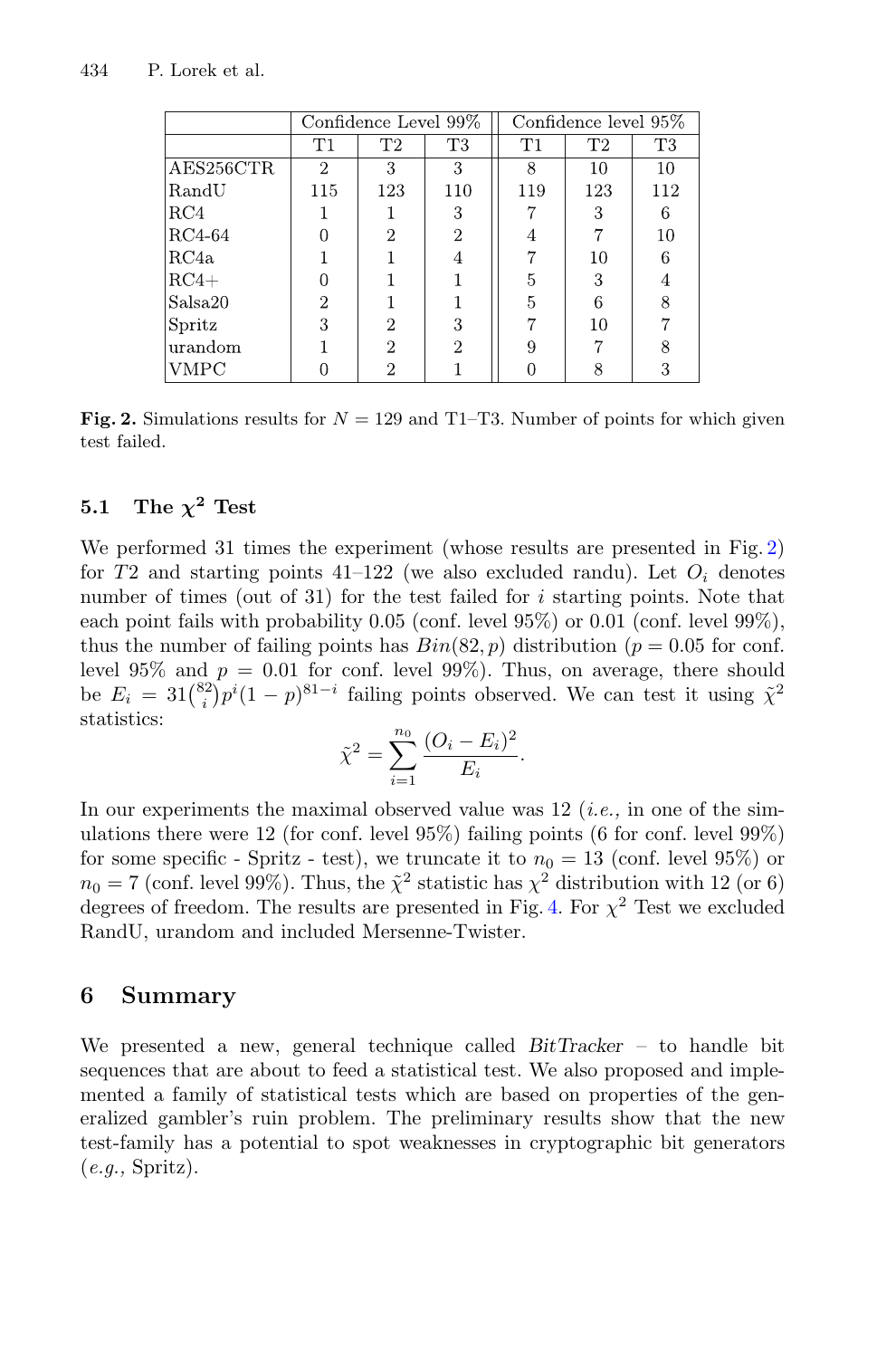

<span id="page-10-0"></span>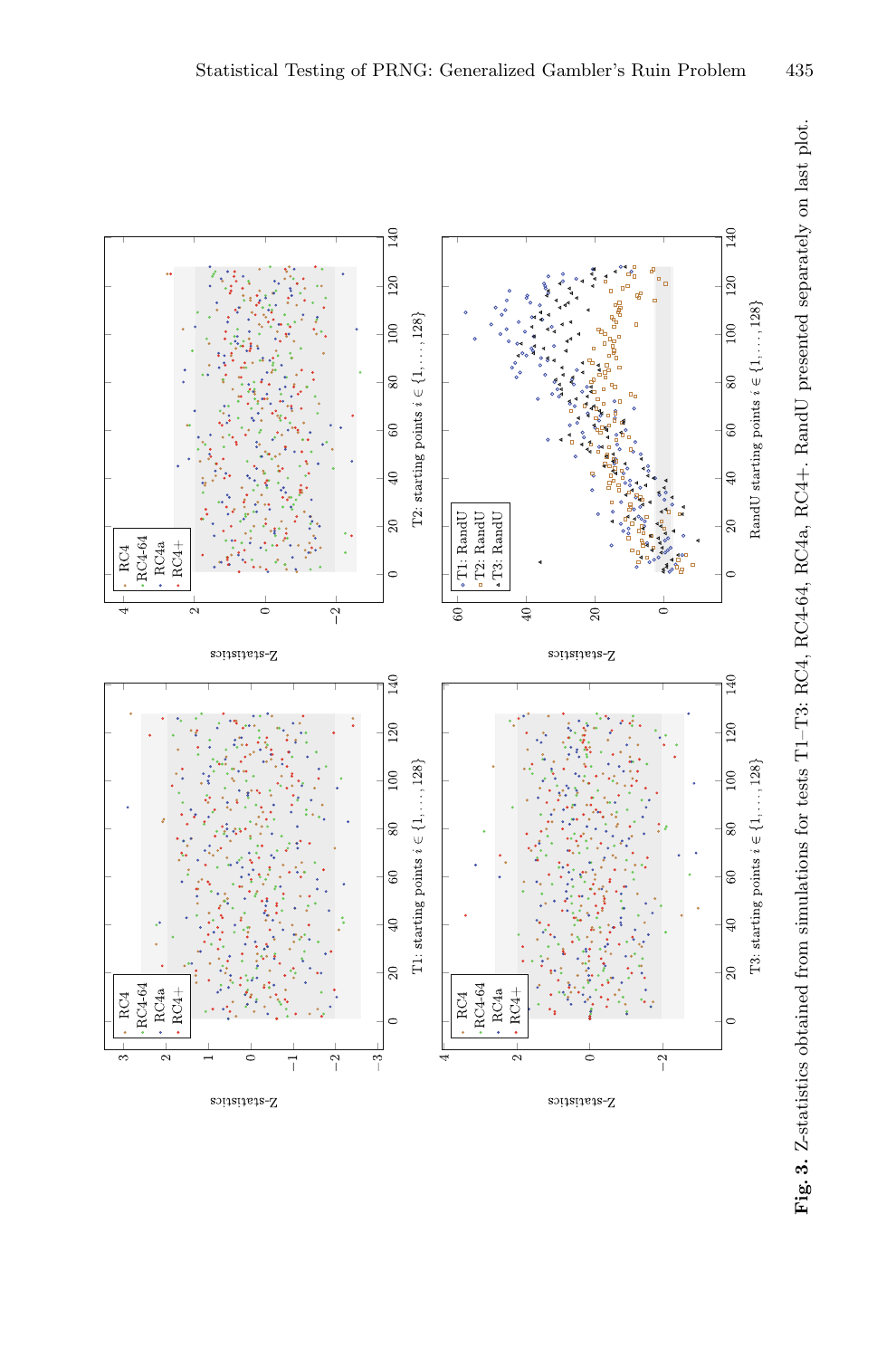|                  |         |            | Confidence Level 99% Confidence level 95% |            |  |
|------------------|---------|------------|-------------------------------------------|------------|--|
|                  |         | p-value    | $\tilde{\gamma}^2$                        | p-value    |  |
| AES256CTR        | 5.6305  | 0.4658     | 23.1988                                   | 0.0260     |  |
| Mersenne Twister | 9.6979  | 0.13796    | 43.6676                                   | 1.7395e-05 |  |
| RC4-64           | 30.9427 | 2.5994e-05 | 14.9915                                   | 0.24190    |  |
| RC4              | 3.3817  | 0.75963    | 10.2043                                   | 0.5980     |  |
| RC4a             | 9.6979  | 0.13796    | 21.5660                                   | 0.0426     |  |
| $RC4+$           | 16.1583 | 0.0129     | 27.9784                                   | 0.0055     |  |
| Salsa20          | 6.2032  | 0.4008     | 43.9593                                   | 1.5516e-05 |  |
| Spritz           | 34.7307 | 4.8593e-06 | 70.1628                                   | 2.9859e-10 |  |
| <b>VMPC</b>      | 31.8370 | 1.7533e-05 | 27.0109                                   | 0.0076     |  |

<span id="page-11-11"></span>**Fig. 4.**  $\chi^2$  test for 31 experiments for T2, starting points 41–122.

# **References**

- <span id="page-11-8"></span>1. Akgün, M., Kavak, P., Demirci, H.: New results on the key scheduling algorithm of RC4. In: Chowdhury, D.R., Rijmen, V., Das, A. (eds.) INDOCRYPT 2008. LNCS, vol. 5365, pp. 40–52. Springer, Heidelberg (2008). [https://doi.org/10.1007/978-3-](https://doi.org/10.1007/978-3-540-89754-5_4) [540-89754-5](https://doi.org/10.1007/978-3-540-89754-5_4) 4
- <span id="page-11-0"></span>2. AlFardan, N., Bernstein, D.J., Paterson, K.G., Poettering, B., Schuldt, J.C.N.: On the security of RC4 in TLS. In: Presented as part of the 22nd USENIX Security Symposium (USENIX Security 13), Washington, D.C., pp. 305–320. USENIX (2013)
- <span id="page-11-7"></span>3. Banik, S., Sarkar, S., Kacker, R.: Security analysis of the RC4+ stream cipher. In: Paul, G., Vaudenay, S. (eds.) INDOCRYPT 2013. LNCS, vol. 8250, pp. 297–307. Springer, Cham (2013). [https://doi.org/10.1007/978-3-319-03515-4](https://doi.org/10.1007/978-3-319-03515-4_20) 20
- <span id="page-11-3"></span>4. Barker, E., Kelsey, J.: DRAFT NIST Special Publication 800-90A, Rev. 1 - Recommendation for Random Number Generation Using Deterministic Random Bit Generators. Technical report, NIST (2014)
- <span id="page-11-10"></span>5. Bernstein, D.J.: The Salsa20 family of stream ciphers. In: Robshaw, M., Billet, O. (eds.) New Stream Cipher Designs. LNCS, vol. 4986, pp. 84–97. Springer, Heidelberg (2008). [https://doi.org/10.1007/978-3-540-68351-3](https://doi.org/10.1007/978-3-540-68351-3_8) 8
- <span id="page-11-4"></span>6. Brown, R.G., Eddelbuettel, D., Bauer, D.: Dieharder: a random number test suite. www.phy.duke.edu/∼[rgb/General/dieharder.php](www.phy.duke.edu/~rgb/General/dieharder.php)
- <span id="page-11-9"></span>7. Ekkehard, H., Grønvik, A.: Re-seeding invalidates tests of random number generators. Appl. Math. Comput. **217**(1), 339–346 (2010)
- <span id="page-11-5"></span>8. Fluhrer, S., Mantin, I., Shamir, A.: Weaknesses in the key scheduling algorithm of RC4. In: Vaudenay, S., Youssef, A.M. (eds.) SAC 2001. LNCS, vol. 2259, pp. 1–24. Springer, Heidelberg (2001). [https://doi.org/10.1007/3-540-45537-X](https://doi.org/10.1007/3-540-45537-X_1) 1
- <span id="page-11-6"></span>9. Jha, S., Banik, S., Isobe, T., Ohigashi, T.: Some proofs of joint distributions of keystream biases in RC4. In: Dunkelman, O., Sanadhya, S.K. (eds.) INDOCRYPT 2016. LNCS, vol. 10095, pp. 305–321. Springer, Cham (2016). [https://doi.org/10.](https://doi.org/10.1007/978-3-319-49890-4_17) [1007/978-3-319-49890-4](https://doi.org/10.1007/978-3-319-49890-4_17) 17
- <span id="page-11-2"></span>10. Kang, M.: Efficiency test of pseudorandom number generators using random walks. J. Comput. Appl. Math. **174**(1), 165–177 (2005)
- <span id="page-11-1"></span>11. Kim, C., Choe, G.H., Kim, D.H.: Tests of randomness by the gambler's ruin algorithm. Appl. Math. Comput. **199**(1), 195–210 (2008)